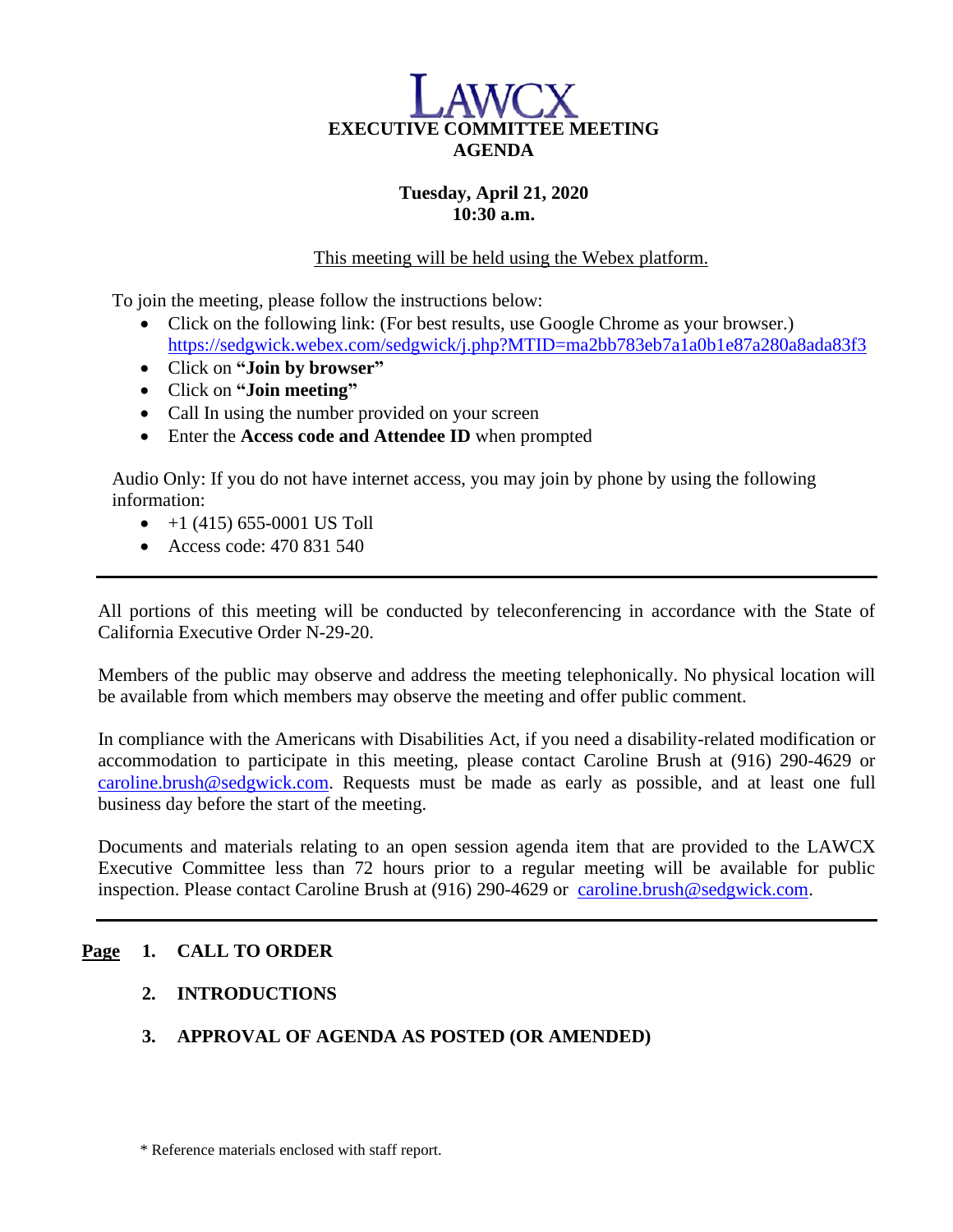**4. PUBLIC COMMENTS** - This time is reserved for members of the public to address the Committee relative to matters of the Local Agency Workers' Compensation Excess Joint Powers Authority not on the agenda. No action may be taken on non-agenda items unless authorized by law. Comments will be limited to five minutes per person and twenty minutes in total.

## **5. CONSENT CALENDAR**

If a Committee member would like to discuss any item listed, it may be pulled from the Consent Calendar.

- **4** \*A. Minutes from the February 4, 2020, Executive Committee Meeting
- **9** \*B. Treasurer's Report dated March 31, 2020
- **61** \*C. Warrant Listing: February March 2020
- **62** \*D. Financial Statements as of December 31, 2019
- **64** \*E. Draft Memorandum of Coverage (MOC) for 2020/21 Program Year
- **80** \*F. Risk Control Service Plan for 2020/21
- **83** \*G. Risk Control Service Update
- **89** \*H. Review of Executive Director's Desk Approvals for New Party JPA Applicants
- **95** \*I. Activity Summary *Recommendation: Approval of consent calendar.*

## **6. ACTION/DISCUSSION ITEMS**

| 100 | $^*A.$      | Report from PFM on Longer Duration Investing                                          |
|-----|-------------|---------------------------------------------------------------------------------------|
|     |             | Recommendation: Provide direction to staff.                                           |
| 129 | $*B.$       | Proposed Budget for the 2020/21 Program Year                                          |
|     |             | Recommendation: Recommend the Board of Directors approve the proposed budget          |
|     |             | for the 2020/21 Program Year subject to the final excess insurance premium and        |
|     |             | adjustments related to final membership changes.                                      |
| 144 | $^{\ast}C.$ | Proposed Resolution No. 1-2020 Regarding All Bank Accounts, Credit Cards, and         |
|     |             | <b>Authorized Signatures</b>                                                          |
|     |             | Recommendation: Recommend the Board Adopt Proposed Resolution No. 1-2020              |
|     |             | Regarding All Bank Accounts, Credit Cards, and Authorized Signatures as<br>presented. |
| 148 | $\rm *D.$   | <b>Results for Member Vendor Survey for Vendor Services</b>                           |
|     |             | Recommendation: Provide direction to staff.                                           |
| 184 | $E$ .       | Strategic Plan Update                                                                 |
|     |             | Recommendation: Review and file.                                                      |
| 188 | $*F.$       | Draft Board of Directors Agenda for June 2, 2020                                      |
|     |             | Recommendation: Provide direction to staff as needed.                                 |
|     |             |                                                                                       |

# **7. EXECUTIVE DIRECTORS'S REPORT**

\* Reference materials enclosed with staff report.